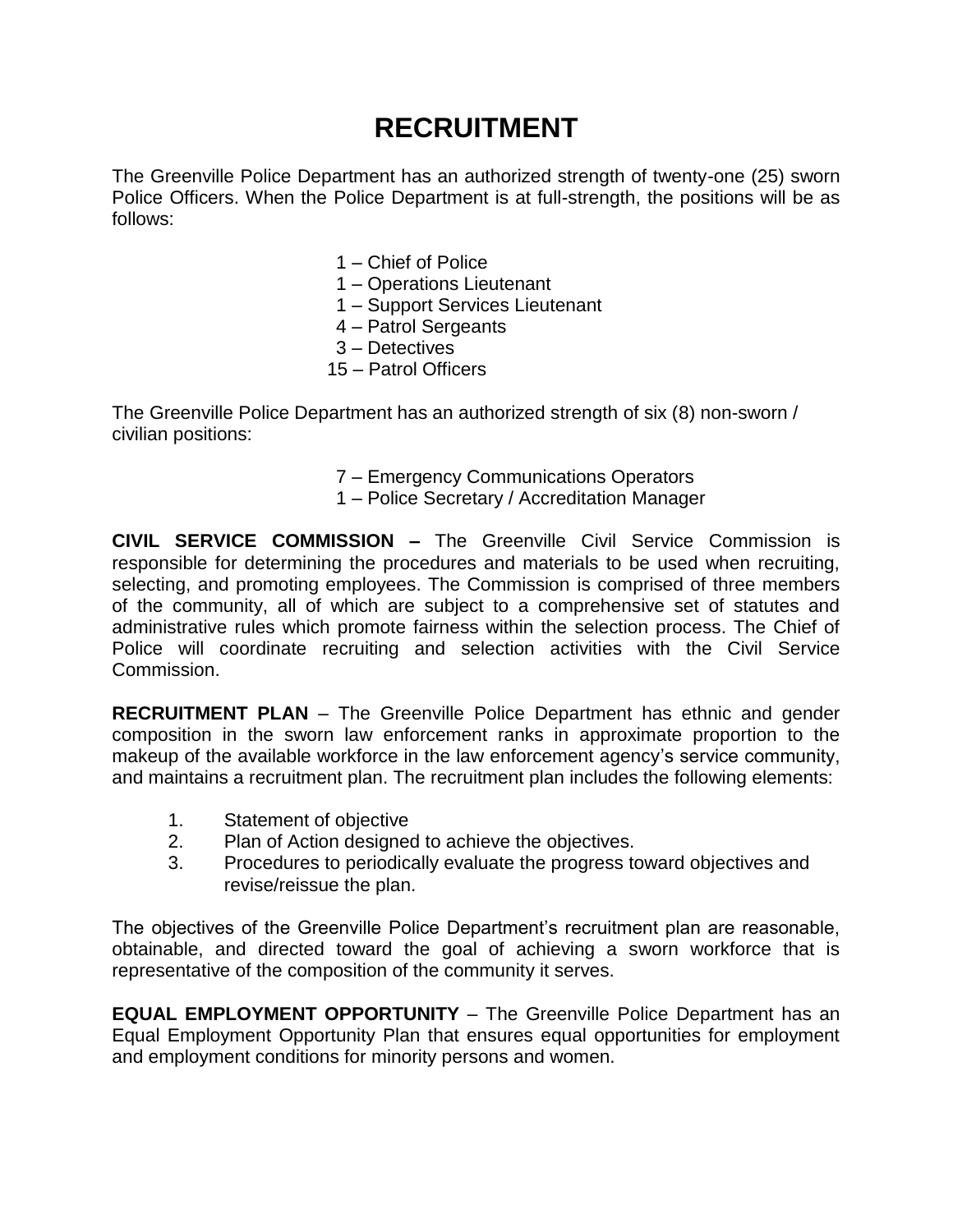**RECRUITMENT / SELECTION ACTIVITIES** – Job announcements will be posted in the news media and given to community organizations and key leaders. (See Ohio Revised Code Section 124.23 – Notice Procedures, and Section 124.41 – Qualifications for Appointments to Police Department). The GPD has also started using social media to post our job announcements - with positive response.

Applications for positions are not rejected because of minor omissions or deficiencies that can be corrected prior to the testing or interview process.

**APPLICATIONS** – Persons wishing to be considered for a position with the Greenville Police Department must complete and return an application during the timeframe established in the job announcement. The Mayor's Office of the City of Greenville will collect applications for the Greenville Civil Service Commission.

**WRITTEN TEST** – Applicants must successfully complete the written civil service test. A minimum score of 70% must be achieved to pass the written test. Applicants with a minimum score of 70% may receive up to a 20% bonus credit for military service, OPOTA certification, and/or a college degree. The results of the written test and the credit will determine the order of rank on the eligibility list which will determine who is eligible to be hired.

**BACKGROUND CHECK** – Applicants will be required to complete a Personal History Questionnaire, which will be the basis for the background investigation. Applicants must provide truthful information on the Questionnaire. Failure to provide truthful information will be the basis for removing the applicant from the certified list. At a minimum, the Greenville Police Department will verify the applicant's qualifying credentials, review the applicant's criminal record, verify at least three personal references, and thoroughly review the Personal History Questionnaire. Applicants may be removed from consideration for the position for the reasons outlined in Ohio Revised Code Section 124.25. Those reasons are as follows:

- 1. Lack of qualifying credentials for the position;
- 2. Addiction or habitual use of alcohol or drugs of abuse;
- 3. Poor work habits or performance from previous employers;
- 4. Felony convictions;
- 5. Infamous or notoriously disgraceful conduct;
- 6. Dismissal from civil service for delinquency or misconduct; and
- 7. Falsification or deception during the selection process.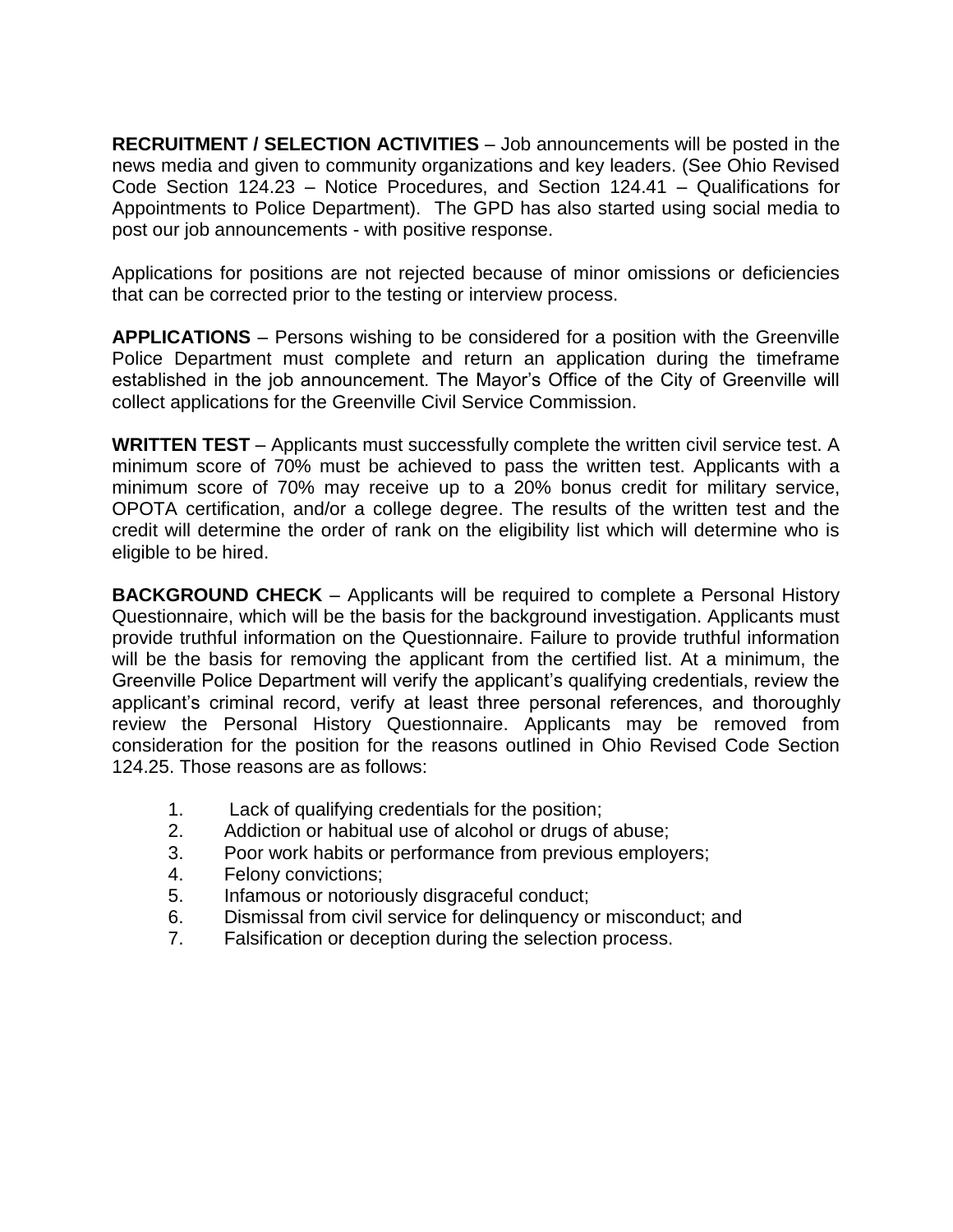**ORAL INTERVIEW** – Applicants will be required to attend oral interviews. Applicants will be notified of the time, date, and place of the oral interviews by the Greenville Police Department. Applicants cannot be removed from the certified list for doing poorly on the interviews. However, the interviews will be used to evaluate the following criteria:

- 1. Appearance;
- 2. Manner and bearing;
- 3. Ability to present ideas;
- 4. Alertness;
- 5. Self-confidence; and
- 6. General evaluation.

**MEDICAL EXAMINATION** – Applicants who are seriously being considered for employment will be required to pass a medical examination prior to being hired. This examination will be used to identify any medical problems that might inhibit work performance, shorten a career, or contribute to work-related disabilities.

**PSYCHOLOGICAL EVALUATION** – Applicants who are seriously being considered for employment will be required to complete a psychological examination prior to being hired. A psychological examination designed to assess the emotional stability and psychological fitness of the applicant will be conducted.

**POLYGRAPH EXAMINATION** – Applicants who are seriously being considered for employment shall be used as an investigative aid. Admissions made during pretest or post-test interviews, together with other information, may be sufficient to support decisions relevant to employment status. Deception to relevant questions during any part of the polygraph examination that is corroborated by other investigative means may eliminate the applicant from further consideration.

## **ESTIMATED DURATION OF THE SELECTION PROCESS**:

| Application                      | 3 weeks |
|----------------------------------|---------|
| <b>Written Test</b>              | 1 week  |
| Typing Test (if required)        | 2 weeks |
| <b>Background Investigation</b>  | 8 weeks |
| Oral Interview                   | 2 weeks |
| <b>Medical Examination</b>       | 1 week  |
| <b>Psychological Examination</b> | 1 week  |
| Polygraph Examination            | 1 week  |

*NOTE – The above timeframes are estimates. Some parts of the selection process may progress faster or slower than expected.*

**OATH OF OFFICE** – Prior to assuming a sworn status, all applicants appointed to a sworn position will be required to take an Oath of Office.

**PROBATIONARY PERIOD** – Prior to assuming a permanent status, all applicants appointed to a position within the Greenville Police Department must successfully complete a probationary period. The probationary period is one year for sworn members, and six months for non-sworn members.